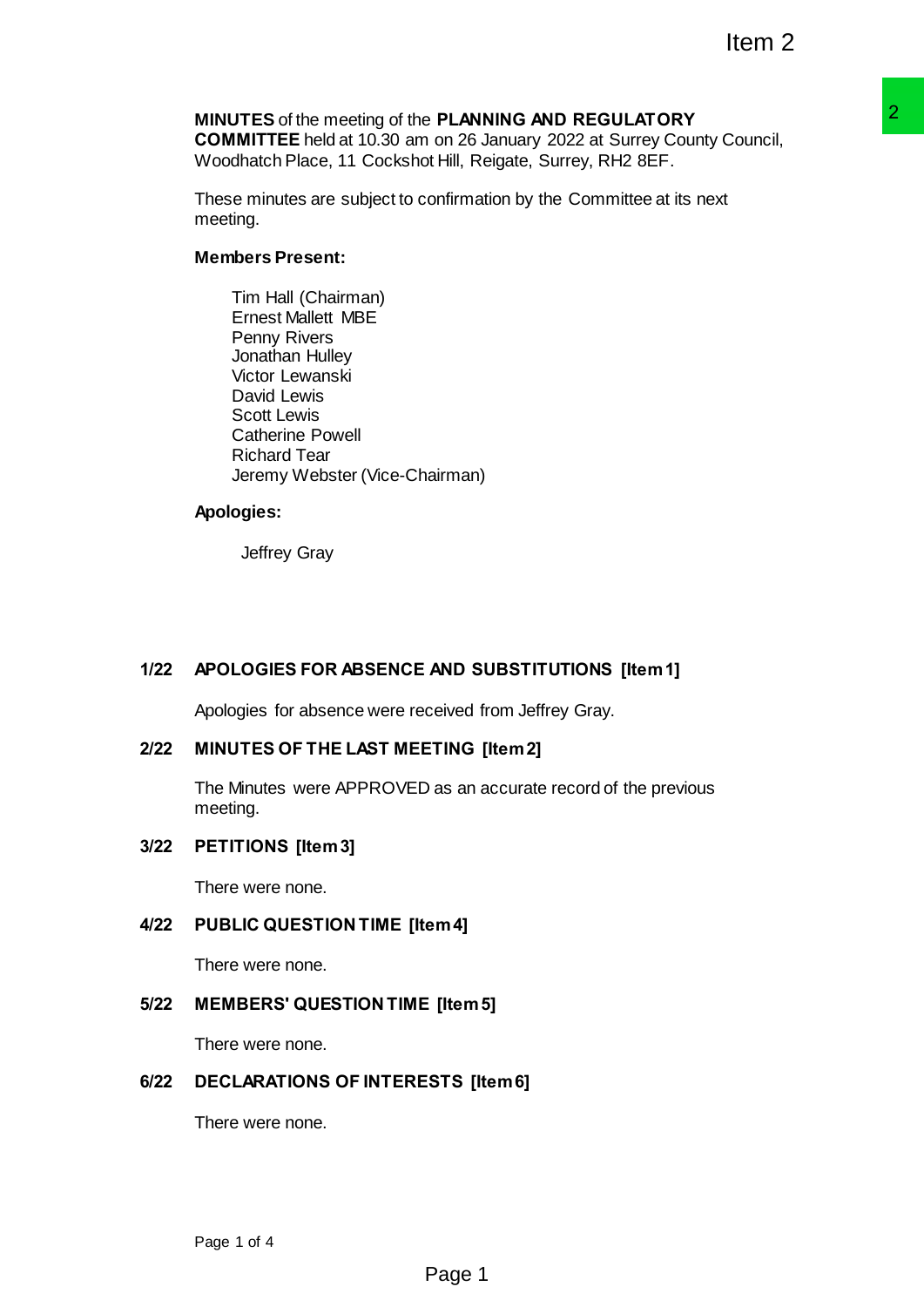# **7/22 MINERALS/WASTE EP21/00223/CMA - LAND AT THE CHALK PIT, COLLEGE ROAD, EPSOM, SURREY KT17 4JA [Item 7]**

The Chairman noted that this application had been deferred.

# **8/22 SURREY COUNTY COUNCIL PROPOSAL MO/2021/1912 - LAND AT HEADLEY COURT, HEADLEY ROAD, LEATHERHEAD, SURREY KT18 6JW [Item 8]**

### **Officers:**

Stephen Jenkins, Planning Development Manager Caroline Smith, Planning Group Manager Helen Forbes, Senior Lawyer Sonia Sharp, Senior Highways and Planning Solicitor Chris Turner, Senior Planning Officer

### **Speakers:**

None.

### **Key points raised during the discussion:**

- 1. The Senior Planning Officer introduced the report and provided a brief summary. Members noted a correction to the report which was that Condition 6 and Condition 7 should reference 'Condition 5' and not ;Condition 1'. Members were provided with an overview of the photographs and plans included within the meeting's agenda.
- 2. The Committee noted that the applicant was Surrey County Council.
- 3. A Member asked for clarification on why there was a pile of rubble shown within the site photographs. Officers confirmed that the rubble was not relevant to the application.
- 4. Members discussed Condition 2 which stated *'The development to which this permission relates shall be begun not later than the expiration of three years beginning with the date of this permission'.*  Members raised concerns that the condition was unnecessary as works were already ongoing on site and therefore the permission would begin following the committee's approval for a period of six months. Following a short discussion, Legal officers at the meeting advised that they believed that, as the application was temporary, rather than permanent, there was no requirement for Condition 2 in line with Planning legislation. Planning officers also agreed that there was no requirement for Condition 2 and that it could be removed. The Committee unanimously agreed to remove Condition 2 from the report. 2<br>
MINERAL SWAPSTE EP21000223/CMA<br>
COLLEGE ROAD, EPSOMI, SURREY<br>
The Chairman noted that this application<br>
8/22 SURREY COUNTY COUNCIL PROPO:<br>
HEADLEY ROAD,<br>
SWIP TOURT, HEADLEY ROAD,<br>
SWIP (THEAD COURT, HEADLEY ROAD,<br>
SWIP

### **Resolved:**

That Pursuant to Regulation 3 of the Town and Country PLANNING General Regulations 1992, application number ref: MO/2021/1912 be PERMITTED subject to the conditions from page 103 of the agenda (excluding Condition 2) and the update sheet.

### **9/22 SURREY COUNTY COUNCIL PROPOSAL WA/2021/02235 - THE ABBEY SCHOOL, MENIN WAY, FARNHAM, SURREY GU9 8DY [Item 9]**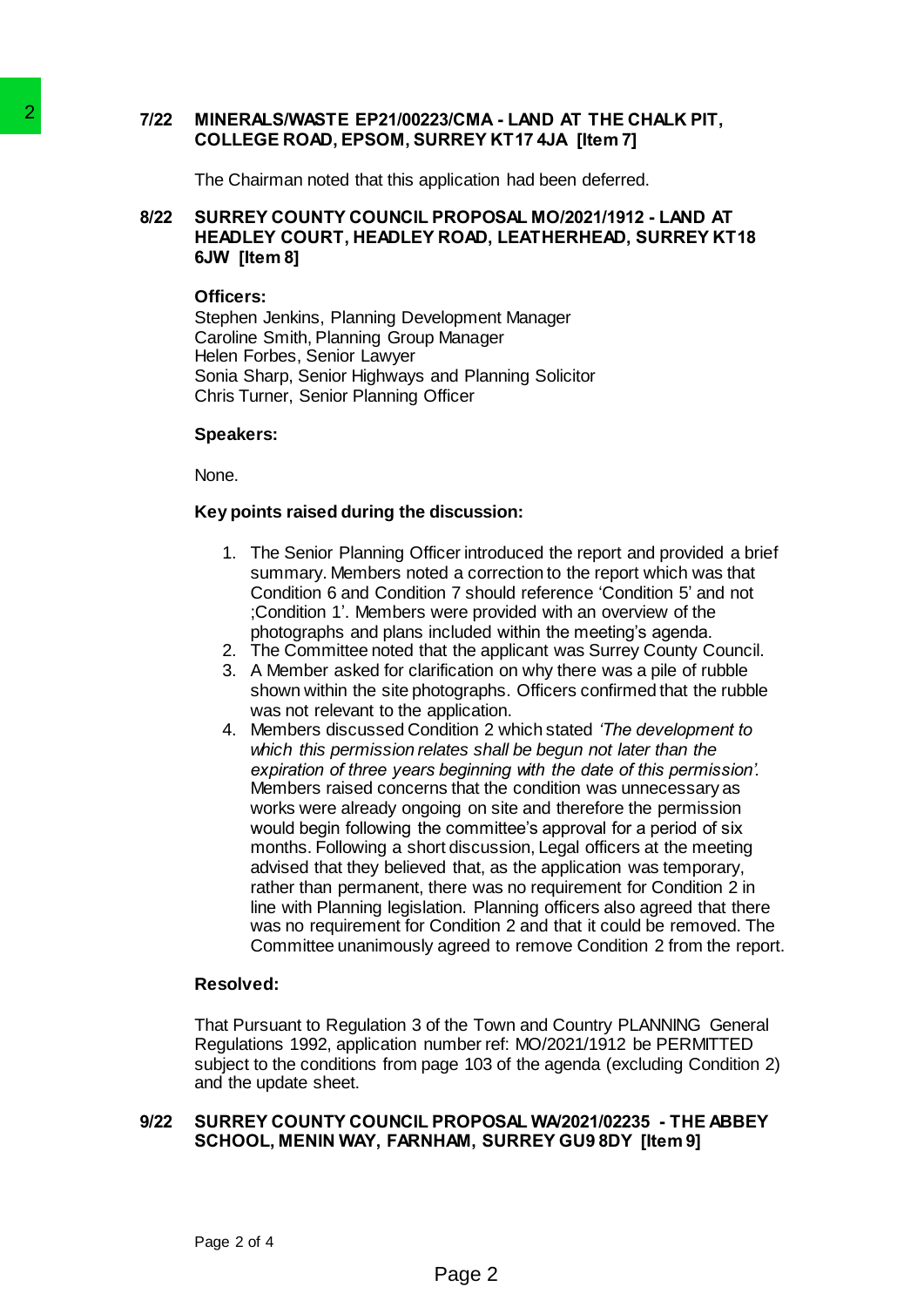# **Officers:**

Stephen Jenkins, Planning Development Manager Caroline Smith, Planning Group Manager Helen Forbes, Senior Lawyer Sonia Sharp, Senior Highways and Planning Solicitor Chris Turner, Senior Planning Officer

# **Speakers:**

Barry Kitcherside, the agent of a local resident, spoke for three minutes and made the following comments:

- 1. That he, and his client, Linda Mills, had no generic concerns with the application and supported it.
- 2. That it was disappointing that officers had not yet reached a solution to the issue related to the new sports hall and the property named Ambulo.
- 3. That there was a need for a detailed impact assessment which considered the proximity of the new sports hall and the property Ambulo.
- 4. That his client would experience a loss of openness, outlook and privacy with the erection of the new sports hall.
- 5. That he was not suggesting that the application be refused but rather revised to amend the location of the new sports hall.
- 6. That, although it was not referenced in the application, there was concern that the new sports hall would also be used by unrelated third parties. In the event of this, it was asked that consideration be put into the impact on the local residents.

The applicant's agent, Mike Cole, spoke for three minutes in response and made the following comments:

- 1. That the applicant supported the officer recommendation.
- 2. That a public consultation was undertaken and pre-application discussions were entered into with officers when devising the scheme. Further discussions took place during consideration of the application to ensure any objections were considered and addressed.
- 3. That no objections were received by statutory consultees.
- 4. That additional work beyond the original submission was undertaken to demonstrate that no harm would come to the property Ambulo and others.
- 5. That Block F, the sports hall, had been designed to be policy compliant.
- 6. The applicant had accepted restrictive conditions which included the nature of Block F's use and associated hours, and that there would be no community access to the hall and no flood lighting was proposed on the hard play area.

# **Key points raised during the discussion:**

1. The Senior Planning Officer introduced the report, and the update sheet, and provided a brief summary. Members were also provided with an overview of the site's plans and photographs which were also included within the meeting's agenda. elopment Manager<br>
2<br>
welopment Manager<br>
p Manager<br>
and Planning Solicitor<br>
conflicer<br>
and a dial, s, had no generic concerns with the<br>
Linda Mils, had no generic concerns with the<br>
light and the state and out yet reached a